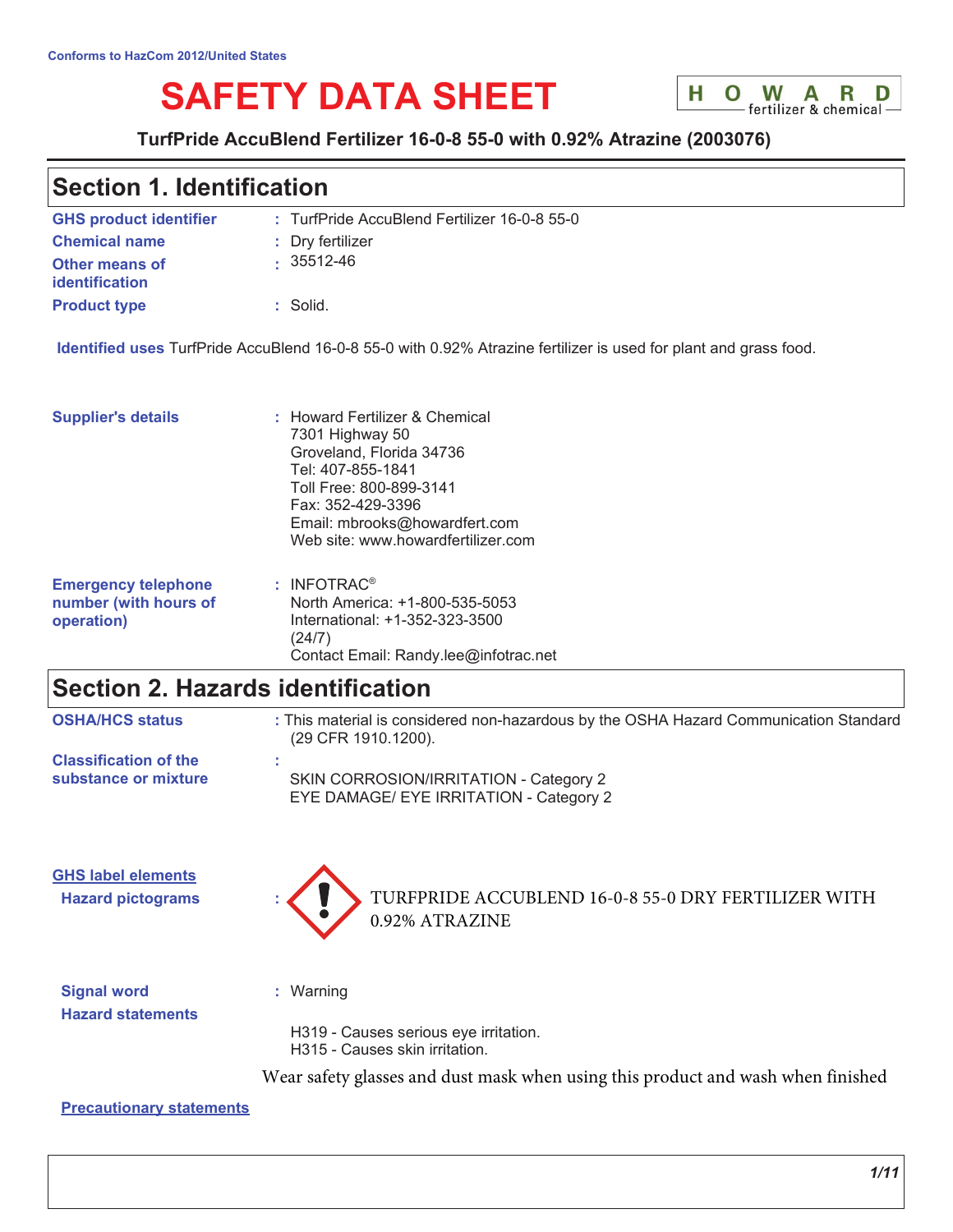# **Section 2. Hazards identification**

| <b>Prevention</b>                          | : P280 - Wear protective gloves. Wear eye or face protection.<br>P210 - Keep away from heat. - No smoking.<br>P220 - Keep away from clothing, incompatible materials and combustible materials.<br>P221 - Take any precaution to avoid mixing with combustibles and other incompatible<br>materials.<br>P273 - Avoid release to the environment.<br>P264 - Wash hands thoroughly after handling.                                                                                           |
|--------------------------------------------|--------------------------------------------------------------------------------------------------------------------------------------------------------------------------------------------------------------------------------------------------------------------------------------------------------------------------------------------------------------------------------------------------------------------------------------------------------------------------------------------|
| <b>Response</b>                            | : P391 - Collect spillage.<br>P302 + P352 + P362-2 + P363 - IF ON SKIN: Wash with plenty of soap and water. Take<br>off contaminated clothing. Wash contaminated clothing before reuse.<br>P332 + P313 - If skin irritation occurs: Get medical attention.<br>P305 + P351 + P338 - IF IN EYES: Rinse cautiously with water for several minutes.<br>Remove contact lenses, if present and easy to do. Continue rinsing.<br>P337 + P313 - If eye irritation persists: Get medical attention. |
| <b>Storage</b>                             | : Not applicable.                                                                                                                                                                                                                                                                                                                                                                                                                                                                          |
| <b>Disposal</b>                            | : P501 - Dispose of contents and container in accordance with all local, regional, national<br>and international regulations.                                                                                                                                                                                                                                                                                                                                                              |
| <b>Hazards not otherwise</b><br>classified | : None known.                                                                                                                                                                                                                                                                                                                                                                                                                                                                              |

# Section 3. Composition/information on ingredients

| Substance/mixture                       | : Mixture        |
|-----------------------------------------|------------------|
| <b>Chemical name</b>                    | : Dry fertilizer |
| Other means of<br><b>identification</b> | : Not available. |

### **CAS number/other identifiers**

| <b>CAS number</b>   | : Not applicable. |
|---------------------|-------------------|
| <b>Product code</b> | : Not available.  |

| Ingredient name    | $\frac{0}{0}$ | <b>CAS number</b> |
|--------------------|---------------|-------------------|
| Muriate of Potash  | $10 - 30$     | 7447-40-7         |
| sulfur coated urea | $10 - 30$     | 57-13-6           |
| ammonium sulfate   | 10-30         | 7783-20-2         |
| atrazine           | 10-30         | 1912-24-9         |

Any concentration shown as a range is to protect confidentiality or is due to batch variation.

There are no additional ingredients present which, within the current knowledge of the supplier and in the concentrations applicable, are classified as hazardous to health or the environment and hence require reporting in this section.

Occupational exposure limits, if available, are listed in Section 8.

# **Section 4. First aid measures**

| <b>Description of necessary first aid measures</b> |                                                                                                                                                                                                                                                                                                                                                                                                        |
|----------------------------------------------------|--------------------------------------------------------------------------------------------------------------------------------------------------------------------------------------------------------------------------------------------------------------------------------------------------------------------------------------------------------------------------------------------------------|
| <b>Eye contact</b>                                 | : Immediately flush eyes with plenty of water, occasionally lifting the upper and lower<br>eyelids. Check for and remove any contact lenses. Continue to rinse for at least 20<br>minutes. Get medical attention.                                                                                                                                                                                      |
| <b>Inhalation</b>                                  | : Remove victim to fresh air and keep at rest in a position comfortable for breathing. If not<br>breathing, if breathing is irregular or if respiratory arrest occurs, provide artificial<br>respiration or oxygen by trained personnel. It may be dangerous to the person providing<br>aid to give mouth-to-mouth resuscitation. Maintain an open airway. Get medical<br>attention if symptoms occur. |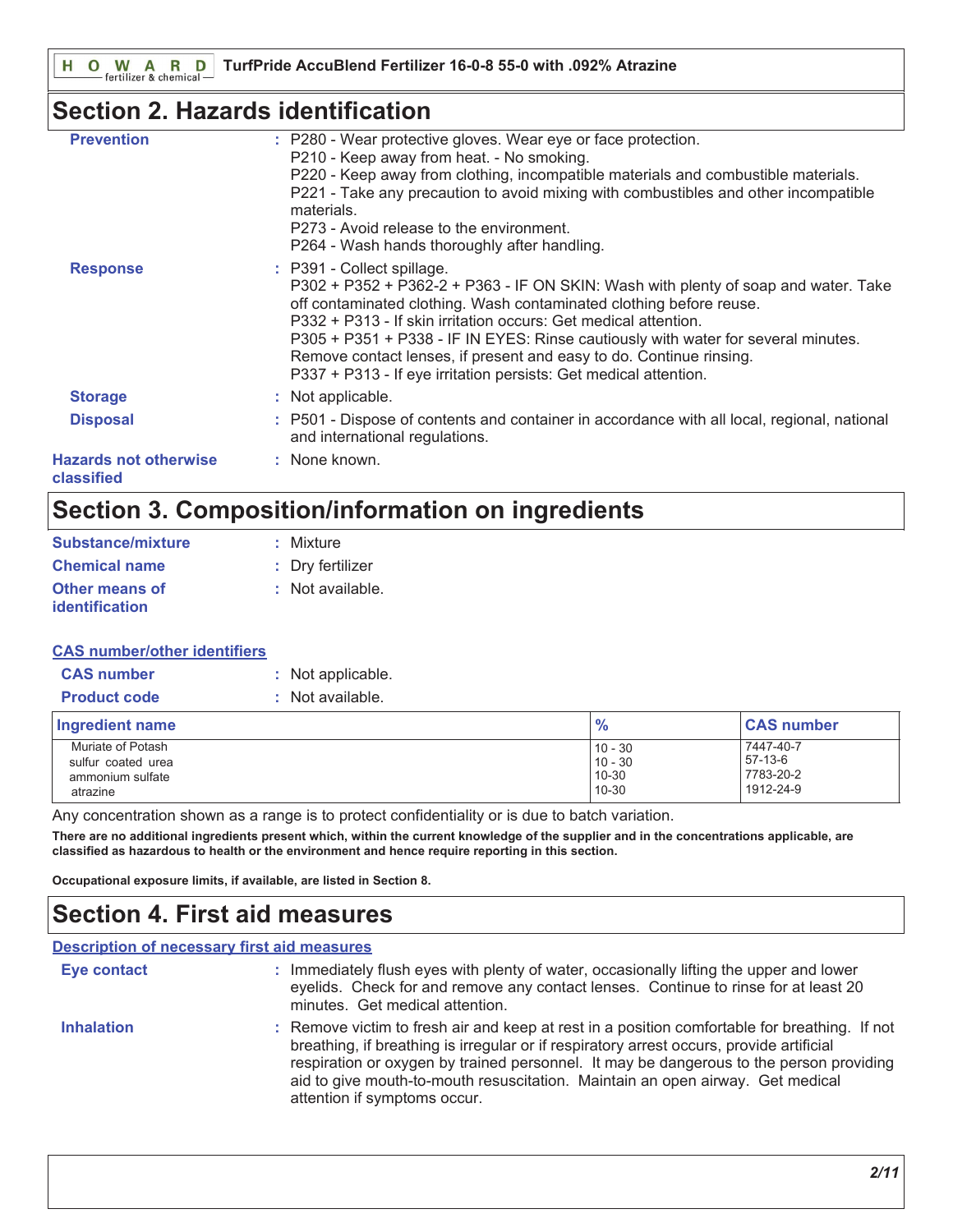# **Section 4. First aid measures**

| <b>Skin contact</b> | : Flush contaminated skin with plenty of water. Continue to rinse for at least 20 minutes.<br>Get medical attention. Wash clothing before reuse. Clean shoes thoroughly before<br>reuse. |
|---------------------|------------------------------------------------------------------------------------------------------------------------------------------------------------------------------------------|
| <b>Ingestion</b>    | : Wash out mouth with water. If material has been swallowed and the exposed person is<br>conscious, give small quantities of water to drink. Stop if the exposed person feels sick       |

as vomiting may be dangerous. Do not induce vomiting unless directed to do so by medical personnel. If vomiting occurs, the head should be kept low so that vomit does not enter the lungs. Get medical attention if adverse health effects persist or are severe. Never give anything by mouth to an unconscious person. Get medical attention if symptoms occur.

| Most important symptoms/effects, acute and delayed                                   |  |                                                                                                                                                                               |  |
|--------------------------------------------------------------------------------------|--|-------------------------------------------------------------------------------------------------------------------------------------------------------------------------------|--|
| <b>Potential acute health effects</b>                                                |  |                                                                                                                                                                               |  |
| <b>Eye contact</b>                                                                   |  | : Causes serious eye irritation.                                                                                                                                              |  |
| <b>Inhalation</b>                                                                    |  | : Exposure to decomposition products may cause a health hazard. Serious effects may<br>be delayed following exposure.                                                         |  |
| <b>Skin contact</b>                                                                  |  | : Causes skin irritation.                                                                                                                                                     |  |
| <b>Ingestion</b>                                                                     |  | : Irritating to mouth, throat and stomach.                                                                                                                                    |  |
| Over-exposure signs/symptoms                                                         |  |                                                                                                                                                                               |  |
| Eye contact                                                                          |  | : Adverse symptoms may include the following:<br>pain or irritation<br>watering<br>redness                                                                                    |  |
| <b>Inhalation</b>                                                                    |  | : No known significant effects or critical hazards.                                                                                                                           |  |
| <b>Skin contact</b>                                                                  |  | : Adverse symptoms may include the following:<br>irritation<br>redness                                                                                                        |  |
| <b>Ingestion</b>                                                                     |  | : No known significant effects or critical hazards.                                                                                                                           |  |
| Indication of immediate medical attention and special treatment needed, if necessary |  |                                                                                                                                                                               |  |
| <b>Notes to physician</b>                                                            |  | : In case of inhalation of decomposition products in a fire, symptoms may be delayed.<br>The exposed person may need to be kept under medical surveillance for 48 hours.      |  |
| <b>Specific treatments</b>                                                           |  | : No specific treatment.                                                                                                                                                      |  |
| <b>Protection of first-aiders</b>                                                    |  | : No action shall be taken involving any personal risk or without suitable training. It may<br>be dangerous to the person providing aid to give mouth-to-mouth resuscitation. |  |

See toxicological information (Section 11)

# **Section 5. Fire-fighting measures**

| <b>Extinguishing media</b>                           |                                                                                                                                           |
|------------------------------------------------------|-------------------------------------------------------------------------------------------------------------------------------------------|
| <b>Suitable extinguishing</b><br>media               | : Use an extinguishing agent suitable for the surrounding fire.                                                                           |
| Unsuitable extinguishing<br>media                    | : None known.                                                                                                                             |
| <b>Specific hazards arising</b><br>from the chemical | : Fire water contaminated with this<br>material must be contained and prevented from being discharged to any waterway,<br>sewer or drain. |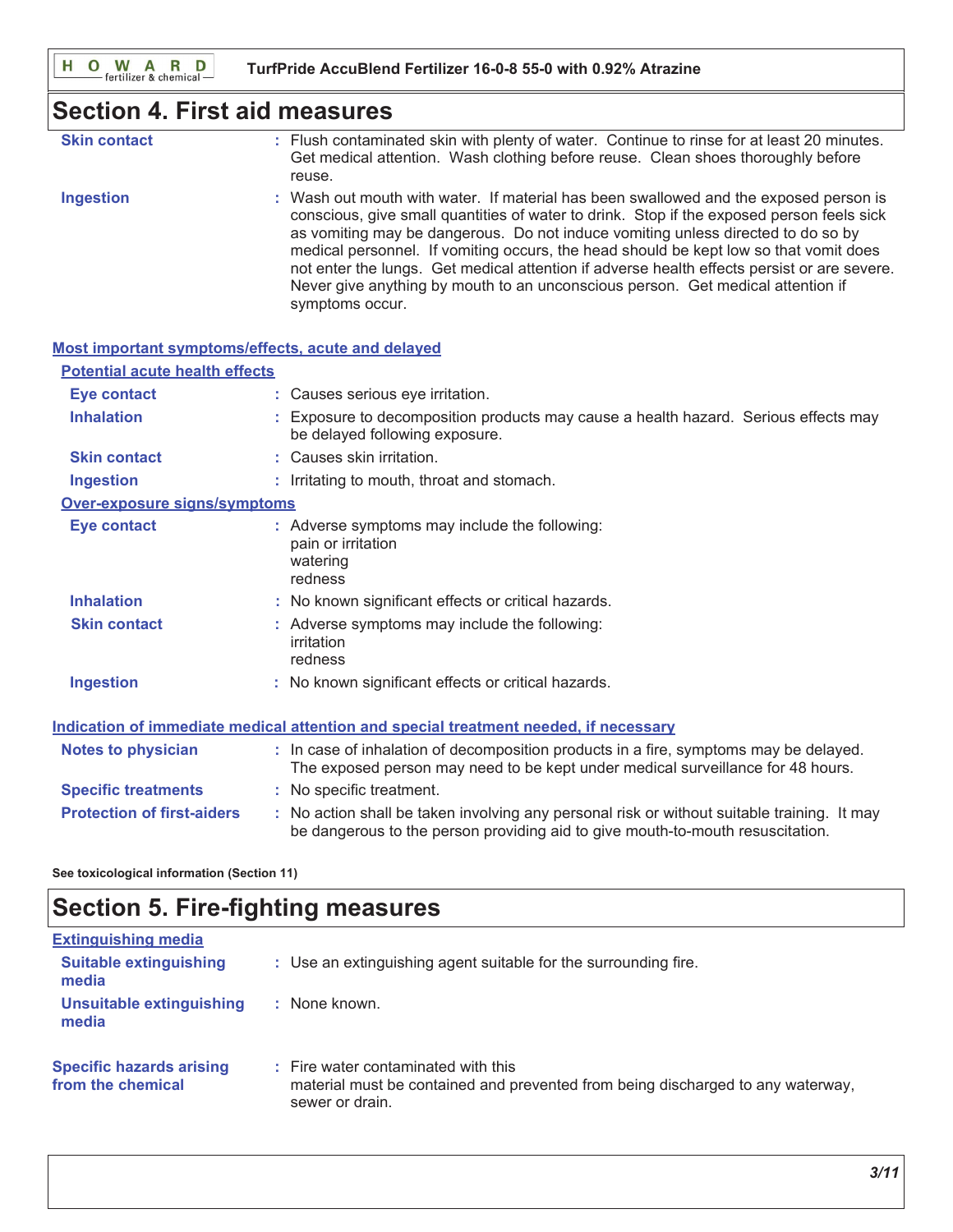O W A R D H.

TurfPride AccuBlend Fertilizer 16-0-8 55-0 with 0.92% Atrazine

## **Section 5. Fire-fighting measures**

| <b>Hazardous thermal</b><br>decomposition products | : Decomposition products may include the following materials:<br>carbon dioxide<br>carbon monoxide<br>nitrogen oxides<br>Sulfur oxides<br>metal oxide/oxides |
|----------------------------------------------------|--------------------------------------------------------------------------------------------------------------------------------------------------------------|
| <b>Special protective actions</b>                  | : Move containers from fire area if this can be done without risk. Use water spray to keep                                                                   |
| for fire-fighters                                  | fire-exposed containers cool.                                                                                                                                |
| <b>Special protective</b>                          | : Fire-fighters should wear appropriate protective equipment and self-contained breathing                                                                    |
| equipment for fire-fighters                        | apparatus (SCBA) with a full face-piece operated in positive pressure mode.                                                                                  |

# **Section 6. Accidental release measures**

#### Personal precautions, protective equipment and emergency procedures

| For non-emergency<br>personnel   | : Keep unnecessary and unprotected personnel from entering. Do not touch or walk<br>through spilled material. Shut off all ignition sources. No flares, smoking or flames in<br>hazard area. Provide adequate ventilation. Wear appropriate respirator when<br>ventilation is inadequate. Put on appropriate personal protective equipment.       |
|----------------------------------|---------------------------------------------------------------------------------------------------------------------------------------------------------------------------------------------------------------------------------------------------------------------------------------------------------------------------------------------------|
| For emergency responders         | If specialized clothing is required to deal with the spillage, take note of any information in<br>Section 8 on suitable and unsuitable materials. See also the information in "For non-<br>emergency personnel".                                                                                                                                  |
| <b>Environmental precautions</b> | : Avoid dispersal of spilled material and runoff and contact with soil, waterways, drains<br>and sewers. Inform the relevant authorities if the product has caused environmental<br>pollution (sewers, waterways, soil or air). Water polluting material. May be harmful to<br>the environment if released in large quantities. Collect spillage. |

#### Methods and materials for containment and cleaning up

: Move containers from spill area. Use spark-proof tools and explosion-proof equipment. **Spill** Approach release from upwind. Prevent entry into sewers, water courses, basements or confined areas. Avoid dust generation. Do not dry sweep. Vacuum dust with equipment fitted with a HEPA filter and place in a closed, labeled waste container. Dispose of via a licensed waste disposal contractor. Note: see Section 1 for emergency contact information and Section 13 for waste disposal.

# **Section 7. Handling and storage**

### **Precautions for safe handling**

| <b>Protective measures</b>                       | : Put on appropriate personal protective equipment (see Section 8). Do not ingest. Avoid<br>contact with eyes, skin and clothing. Avoid release to the environment. Keep in the<br>original container or an approved alternative made from a compatible material, kept<br>tightly closed when not in use. Keep away from clothing, incompatible materials and<br>combustible materials. Keep away from heat. Empty containers retain product residue<br>and can be hazardous. Do not reuse container. |
|--------------------------------------------------|-------------------------------------------------------------------------------------------------------------------------------------------------------------------------------------------------------------------------------------------------------------------------------------------------------------------------------------------------------------------------------------------------------------------------------------------------------------------------------------------------------|
| <b>Advice on general</b><br>occupational hygiene | : Eating, drinking and smoking should be prohibited in areas where this material is<br>handled, stored and processed. Workers should wash hands and face before eating,<br>drinking and smoking. See also Section 8 for additional information on hygiene<br>measures.                                                                                                                                                                                                                                |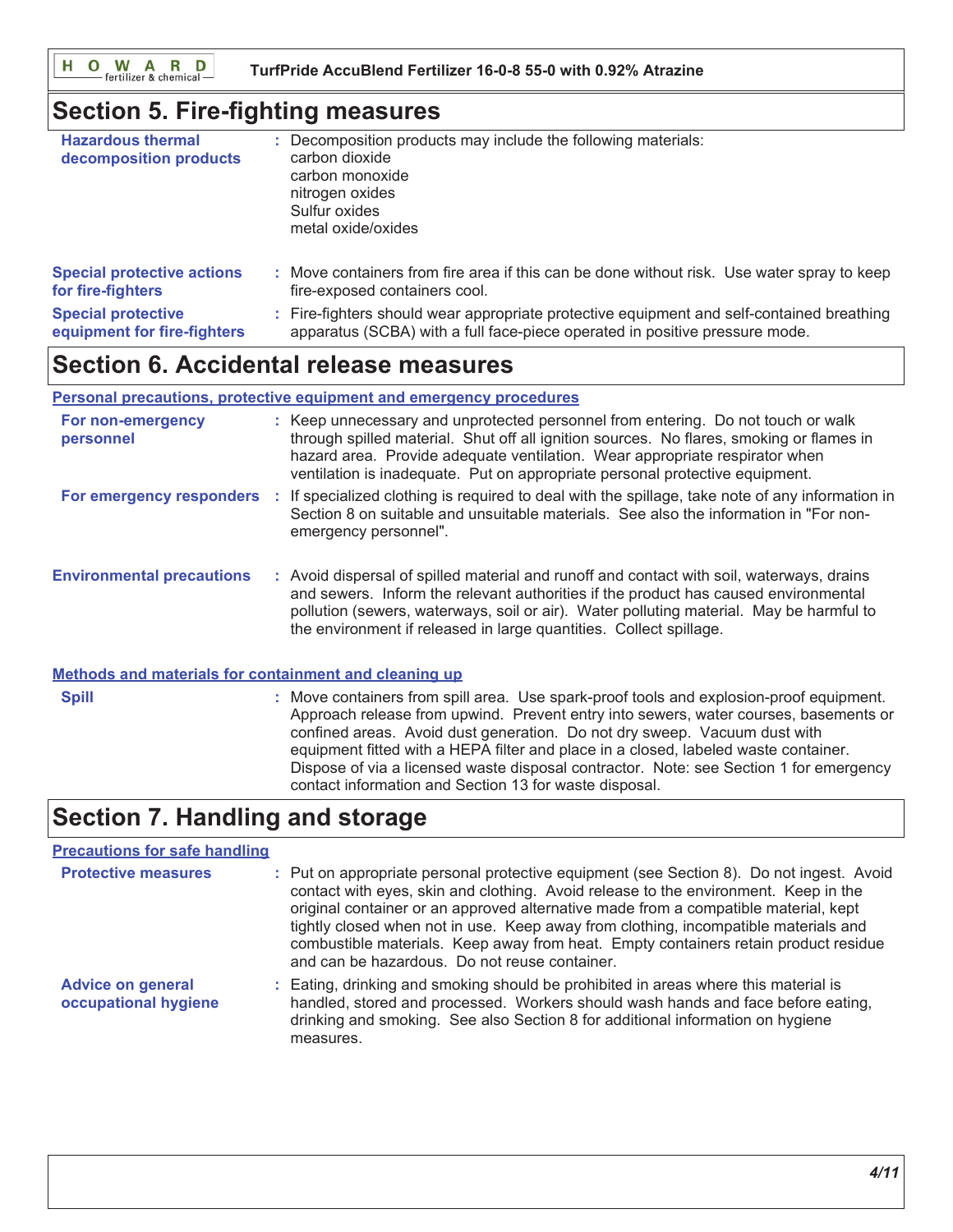# **Section 7. Handling and storage**

| <b>Conditions for safe storage,</b><br>including any<br><b>incompatibilities</b> | Store in accordance with local regulations. Store in original container protected from<br>direct sunlight in a dry, cool and well-ventilated area, away from incompatible materials<br>(see Section 10) and food and drink. Separate from reducing agents and combustible<br>materials. Keep container tightly closed and sealed until ready for use. Containers that<br>have been opened must be carefully resealed and kept upright to prevent leakage. Do<br>not store in unlabeled containers. Use appropriate containment to avoid environmental<br>contamination. |
|----------------------------------------------------------------------------------|-------------------------------------------------------------------------------------------------------------------------------------------------------------------------------------------------------------------------------------------------------------------------------------------------------------------------------------------------------------------------------------------------------------------------------------------------------------------------------------------------------------------------------------------------------------------------|
|----------------------------------------------------------------------------------|-------------------------------------------------------------------------------------------------------------------------------------------------------------------------------------------------------------------------------------------------------------------------------------------------------------------------------------------------------------------------------------------------------------------------------------------------------------------------------------------------------------------------------------------------------------------------|

# Section 8. Exposure controls/personal protection

#### **Control parameters**

#### **Occupational exposure limits**

| <b>Ingredient name</b> | <b>Exposure limits</b>                                                                                                                                                                      |
|------------------------|---------------------------------------------------------------------------------------------------------------------------------------------------------------------------------------------|
| Sulfur                 | <b>ACGIH TLV (United States).</b><br>TWA: 10 mg/m <sup>3</sup> 8 hours. Form: Nuisance dust.<br><b>OSHA PEL (United States).</b><br>TWA: 15 mg/m <sup>3</sup> 8 hours. Form: Nuisance dust. |

| <b>Appropriate engineering</b><br><b>controls</b> | : Good general ventilation should be sufficient to control worker exposure to airborne<br>contaminants.                                                        |
|---------------------------------------------------|----------------------------------------------------------------------------------------------------------------------------------------------------------------|
| <b>Environmental exposure</b><br><b>controls</b>  | Emissions from ventilation or work process equipment should be checked to ensure<br>they comply with the requirements of environmental protection legislation. |
| <b>Individual protection measures</b>             |                                                                                                                                                                |

| <b>Hygiene measures</b>       | : Wash hands, forearms and face thoroughly after handling chemical products, before<br>eating, smoking and using the lavatory and at the end of the working period.<br>Appropriate techniques should be used to remove potentially contaminated clothing.<br>Wash contaminated clothing before reusing. Ensure that eyewash stations and safety<br>showers are close to the workstation location. |
|-------------------------------|---------------------------------------------------------------------------------------------------------------------------------------------------------------------------------------------------------------------------------------------------------------------------------------------------------------------------------------------------------------------------------------------------|
| <b>Eye/face protection</b>    | : Safety eyewear complying with an approved standard should be used when a risk<br>assessment indicates this is necessary to avoid exposure to liquid splashes, mists,<br>gases or dusts. If contact is possible, the following protection should be worn, unless<br>the assessment indicates a higher degree of protection: chemical splash goggles.                                             |
| <b>Skin protection</b>        |                                                                                                                                                                                                                                                                                                                                                                                                   |
| <b>Hand protection</b>        | : Chemical-resistant, impervious gloves complying with an approved standard should be<br>worn at all times when handling chemical products if a risk assessment indicates this is<br>necessary.                                                                                                                                                                                                   |
| <b>Body protection</b>        | : Personal protective equipment for the body should be selected based on the task being<br>performed and the risks involved and should be approved by a specialist before<br>handling this product.                                                                                                                                                                                               |
| <b>Other skin protection</b>  | : Appropriate footwear and any additional skin protection measures should be selected<br>based on the task being performed and the risks involved and should be approved by a<br>specialist before handling this product.                                                                                                                                                                         |
| <b>Respiratory protection</b> | : Use a properly fitted, particulate filter respirator complying with an approved standard if<br>a risk assessment indicates this is necessary. Respirator selection must be based on<br>known or anticipated exposure levels, the hazards of the product and the safe working<br>limits of the selected respirator.                                                                              |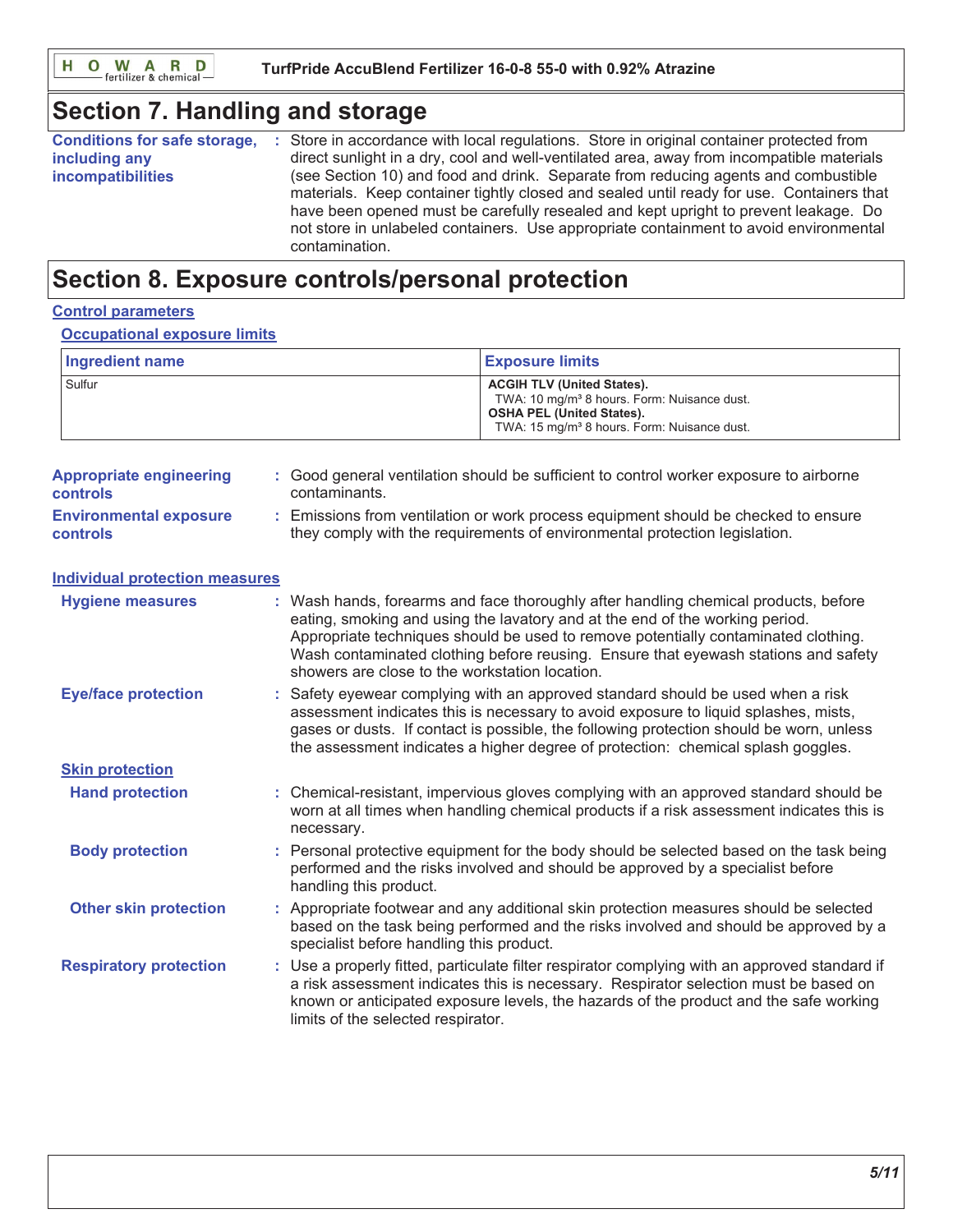# Section 9. Physical and chemical properties

### **Appearance**

| <b>Physical state</b>                             |    | : Solid. [Granular.]                                                          |
|---------------------------------------------------|----|-------------------------------------------------------------------------------|
| <b>Color</b>                                      |    | Brownish to multicolor.                                                       |
| Odor                                              |    | Ammonia. [Slight]                                                             |
| <b>Odor threshold</b>                             | t. | Not available.                                                                |
| рH                                                |    | 6.8 [Conc. (% w/w): 1%]                                                       |
| <b>Melting point</b>                              |    | Not available.                                                                |
| <b>Boiling point</b>                              |    | : Not available.                                                              |
| <b>Flash point</b>                                |    | : Not available.                                                              |
| <b>Evaporation rate</b>                           |    | : Not available.                                                              |
| <b>Flammability (solid, gas)</b>                  |    | : Not available.                                                              |
| Lower and upper explosive<br>(flammable) limits   |    | : Not available.                                                              |
| <b>Vapor pressure</b>                             |    | : Not available.                                                              |
| <b>Vapor density</b>                              |    | : Not available.                                                              |
| <b>Relative density</b>                           |    | : Not available.                                                              |
| <b>Solubility</b>                                 |    | : Very slightly soluble in the following materials: cold water and hot water. |
| <b>Partition coefficient: n-</b><br>octanol/water |    | : Not available.                                                              |
| <b>Auto-ignition temperature</b>                  |    | : Not available.                                                              |
| <b>Decomposition temperature</b>                  |    | : Not available.                                                              |
| <b>Viscosity</b>                                  |    | Not available.                                                                |
| <b>Volatility</b>                                 |    | Not available.                                                                |

# Section 10. Stability and reactivity

| <b>Reactivity</b>                                   | : No specific test data related to reactivity available for this product or its ingredients.                                                                                                                                                              |
|-----------------------------------------------------|-----------------------------------------------------------------------------------------------------------------------------------------------------------------------------------------------------------------------------------------------------------|
| <b>Chemical stability</b>                           | : The product is stable.                                                                                                                                                                                                                                  |
| <b>Possibility of hazardous</b><br><b>reactions</b> | : Hazardous reactions or instability may occur under certain conditions of storage or use.<br>Conditions may include the following:<br>contact with combustible materials<br>Reactions may include the following:<br>risk of causing or intensifying fire |
| <b>Conditions to avoid</b>                          | : No specific data.                                                                                                                                                                                                                                       |
| <b>Incompatible materials</b>                       | : Reactive or incompatible with the following materials: oxidizing materials, acids and<br>alkalis.                                                                                                                                                       |
| <b>Hazardous decomposition</b><br>products          | : Under normal conditions of storage and use, hazardous decomposition products should<br>not be produced.                                                                                                                                                 |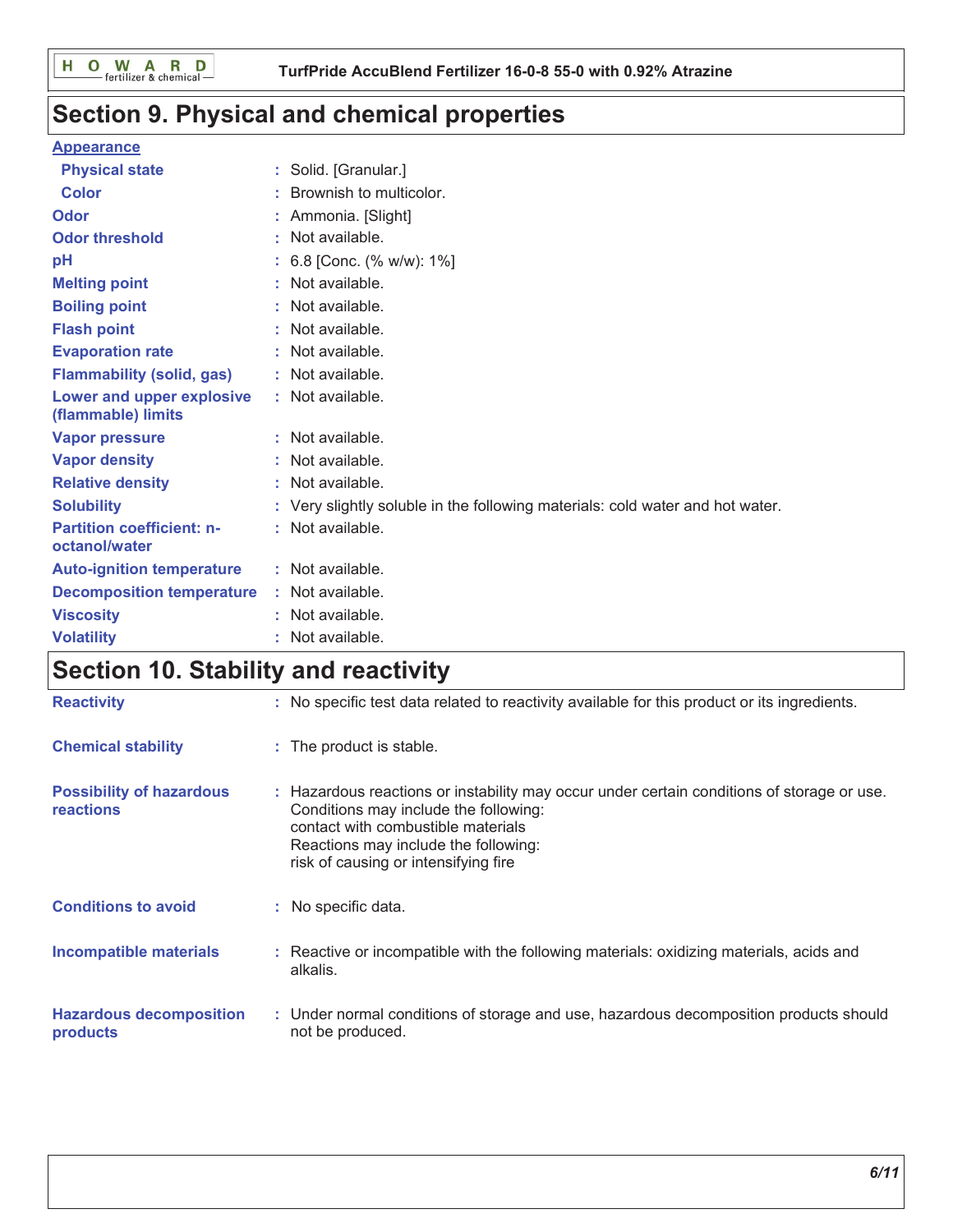# **Section 11. Toxicological information**

## Information on toxicological effects

### **Acute toxicity**

| <b>Product/ingredient name</b>                                                           | <b>Result</b>                                                                                                         | <b>Species</b> |              | <b>Dose</b>     |  | <b>Exposure</b>    |
|------------------------------------------------------------------------------------------|-----------------------------------------------------------------------------------------------------------------------|----------------|--------------|-----------------|--|--------------------|
|                                                                                          |                                                                                                                       |                |              |                 |  |                    |
| <b>Irritation/Corrosion</b>                                                              |                                                                                                                       |                |              |                 |  |                    |
| <b>Product/ingredient name</b>                                                           | <b>Result</b>                                                                                                         | <b>Species</b> | <b>Score</b> | <b>Exposure</b> |  | <b>Observation</b> |
|                                                                                          |                                                                                                                       |                |              |                 |  |                    |
| <b>Sensitization</b>                                                                     |                                                                                                                       |                |              |                 |  |                    |
| There is no data available.                                                              |                                                                                                                       |                |              |                 |  |                    |
| <b>Carcinogenicity</b>                                                                   |                                                                                                                       |                |              |                 |  |                    |
| There is no data available.                                                              |                                                                                                                       |                |              |                 |  |                    |
| <b>Specific target organ toxicity (single exposure)</b>                                  |                                                                                                                       |                |              |                 |  |                    |
| There is no data available.                                                              |                                                                                                                       |                |              |                 |  |                    |
| <b>Specific target organ toxicity (repeated exposure)</b>                                |                                                                                                                       |                |              |                 |  |                    |
| There is no data available.                                                              |                                                                                                                       |                |              |                 |  |                    |
| <b>Aspiration hazard</b>                                                                 |                                                                                                                       |                |              |                 |  |                    |
| There is no data available.                                                              |                                                                                                                       |                |              |                 |  |                    |
| <b>Information on the likely</b><br>routes of exposure                                   | : Dermal contact. Eye contact. Inhalation. Ingestion.                                                                 |                |              |                 |  |                    |
| <b>Potential acute health effects</b>                                                    |                                                                                                                       |                |              |                 |  |                    |
| <b>Eye contact</b>                                                                       | : Causes serious eye irritation.                                                                                      |                |              |                 |  |                    |
| <b>Inhalation</b>                                                                        | : Exposure to decomposition products may cause a health hazard. Serious effects may<br>be delayed following exposure. |                |              |                 |  |                    |
| <b>Skin contact</b>                                                                      | Causes skin irritation.                                                                                               |                |              |                 |  |                    |
| <b>Ingestion</b>                                                                         | : Irritating to mouth, throat and stomach.                                                                            |                |              |                 |  |                    |
| Symptoms related to the physical, chemical and toxicological characteristics             |                                                                                                                       |                |              |                 |  |                    |
| <b>Eye contact</b>                                                                       | : Adverse symptoms may include the following:<br>pain or irritation<br>watering<br>redness                            |                |              |                 |  |                    |
| <b>Inhalation</b>                                                                        | : No known significant effects or critical hazards.                                                                   |                |              |                 |  |                    |
| <b>Skin contact</b>                                                                      | : Adverse symptoms may include the following:<br>irritation<br>redness                                                |                |              |                 |  |                    |
| <b>Ingestion</b>                                                                         | : No known significant effects or critical hazards.                                                                   |                |              |                 |  |                    |
| Delayed and immediate effects and also chronic effects from short and long term exposure |                                                                                                                       |                |              |                 |  |                    |
| <b>Short term exposure</b>                                                               |                                                                                                                       |                |              |                 |  |                    |
| <b>Potential immediate</b><br>effects                                                    | : No known significant effects or critical hazards.                                                                   |                |              |                 |  |                    |
| <b>Potential delayed effects</b>                                                         | : No known significant effects or critical hazards.                                                                   |                |              |                 |  |                    |
| <b>Long term exposure</b>                                                                |                                                                                                                       |                |              |                 |  |                    |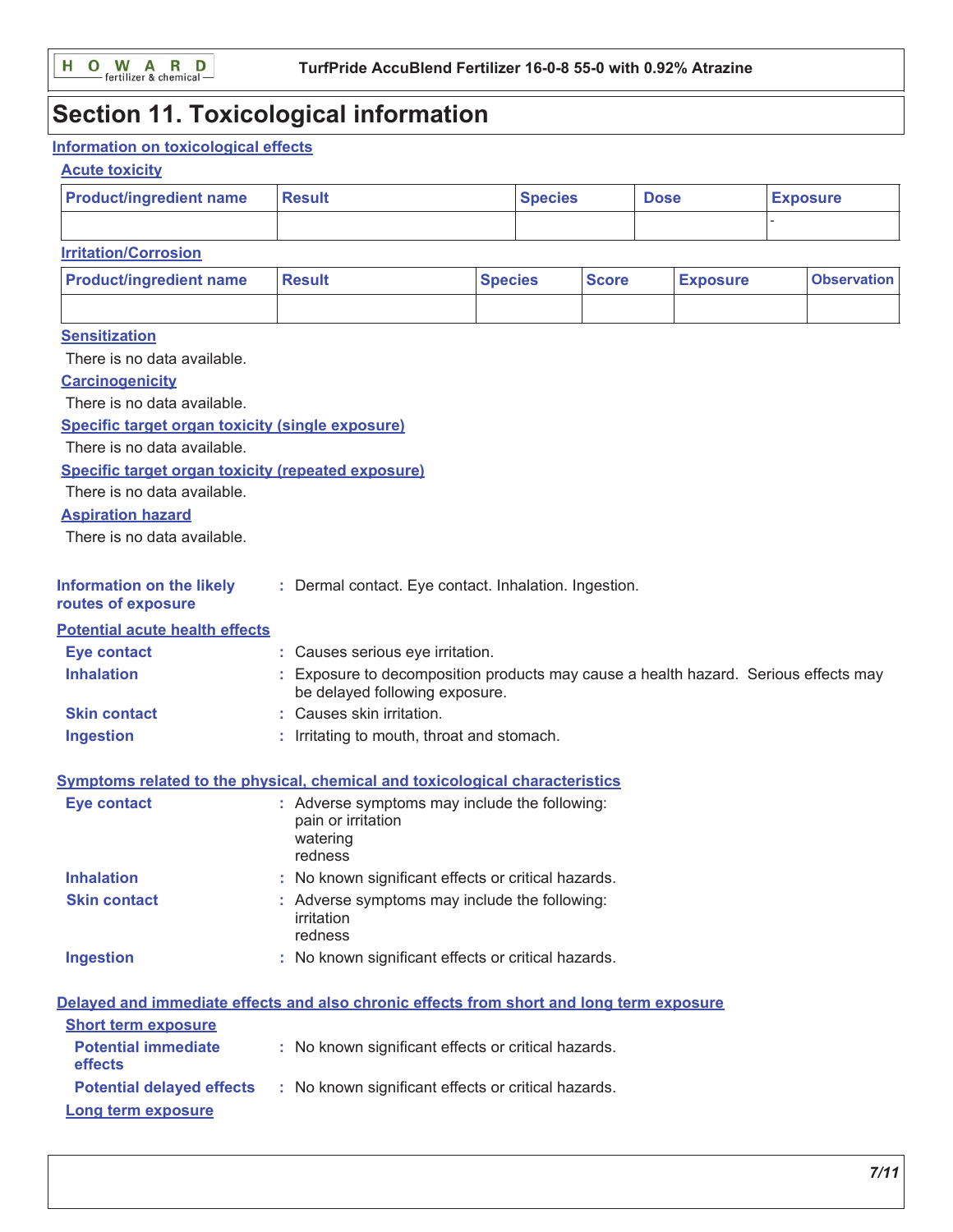#### TurfPride AccuBlend Fertilizer 16-0-8 55-0 with 0.92% Atrazine

# Section 11. Toxicological information

| <b>Potential immediate</b><br>effects   | : No known significant effects or critical hazards. |
|-----------------------------------------|-----------------------------------------------------|
| <b>Potential delayed effects</b>        | : No known significant effects or critical hazards. |
| <b>Potential chronic health effects</b> |                                                     |
| <b>General</b>                          | : No known significant effects or critical hazards. |
| <b>Carcinogenicity</b>                  | : No known significant effects or critical hazards. |
| <b>Mutagenicity</b>                     | : No known significant effects or critical hazards. |
| <b>Teratogenicity</b>                   | : No known significant effects or critical hazards. |
| <b>Developmental effects</b>            | : No known significant effects or critical hazards. |
| <b>Fertility effects</b>                | : No known significant effects or critical hazards. |

### **Numerical measures of toxicity**

#### **Acute toxicity estimates**

| Route | value                   |
|-------|-------------------------|
| Oral  | ة 19278.<br>'78.3 mg/kg |

# **Section 12. Ecological information**

#### **Toxicity**

| <b>Product/ingredient name</b> | <b>Result</b>                                                         | <b>Species</b>                                                                    | <b>Exposure</b>     |
|--------------------------------|-----------------------------------------------------------------------|-----------------------------------------------------------------------------------|---------------------|
| Muriate of potash              | Acute LC50 100 ppm Fresh water                                        | Fish - Oncorhynchus mykiss                                                        | 96 hours            |
| sulfur coated urea             | Chronic NOEC >6 mg/L Fresh water                                      | Crustaceans - Cladocera                                                           | 21 days             |
| atrazine                       | Acute EC50 0.042 mg/L Fresh water                                     | Algae - Pseudokirchneriella subcapitata -<br>Exponential growth phase             | 72 hours            |
|                                | Acute LC50 4 µg/L Fresh water                                         | Crustaceans - Mesocyclops hyalinus -<br>Adult                                     | 48 hours            |
|                                | Acute LC50 21.8 µg/L Fresh water                                      | Daphnia - Daphnia magna - Neonate                                                 | 48 hours            |
|                                | Acute LC50 2.36 µg/L Fresh water                                      | Fish - Cirrhinus mrigala                                                          | 96 hours            |
|                                | Chronic NOEC 0.005 mg/L Fresh water                                   | Algae - Pseudokirchneriella subcapitata -<br>Exponential growth phase             | 72 hours            |
|                                | Chronic NOEC 45 µg/L Marine water                                     | Crustaceans - Acanthomysis costata -<br>Juvenile (Fledgling, Hatchling, Weanling) | 21 days             |
|                                | Chronic NOEC 1.7 mg/L Fresh water<br>Chronic NOEC 26 µg/L Fresh water | Daphnia - Daphnia magna - Neonate<br>Fish - Jordanella floridae                   | 21 days<br>100 days |

#### **Persistence and degradability**

There is no data available.

#### **Bioaccumulative potential**

| <b>Product/ingredient name</b>                                              | $LogP_{ow}$                                         | <b>BCF</b> | <b>Potential</b> |
|-----------------------------------------------------------------------------|-----------------------------------------------------|------------|------------------|
|                                                                             |                                                     |            |                  |
| <b>Mobility in soil</b><br><b>Soil/water partition</b><br>coefficient (Koc) | $:$ There is no data available.                     |            |                  |
| <b>Other adverse effects</b>                                                | : No known significant effects or critical hazards. |            |                  |

 $8/11$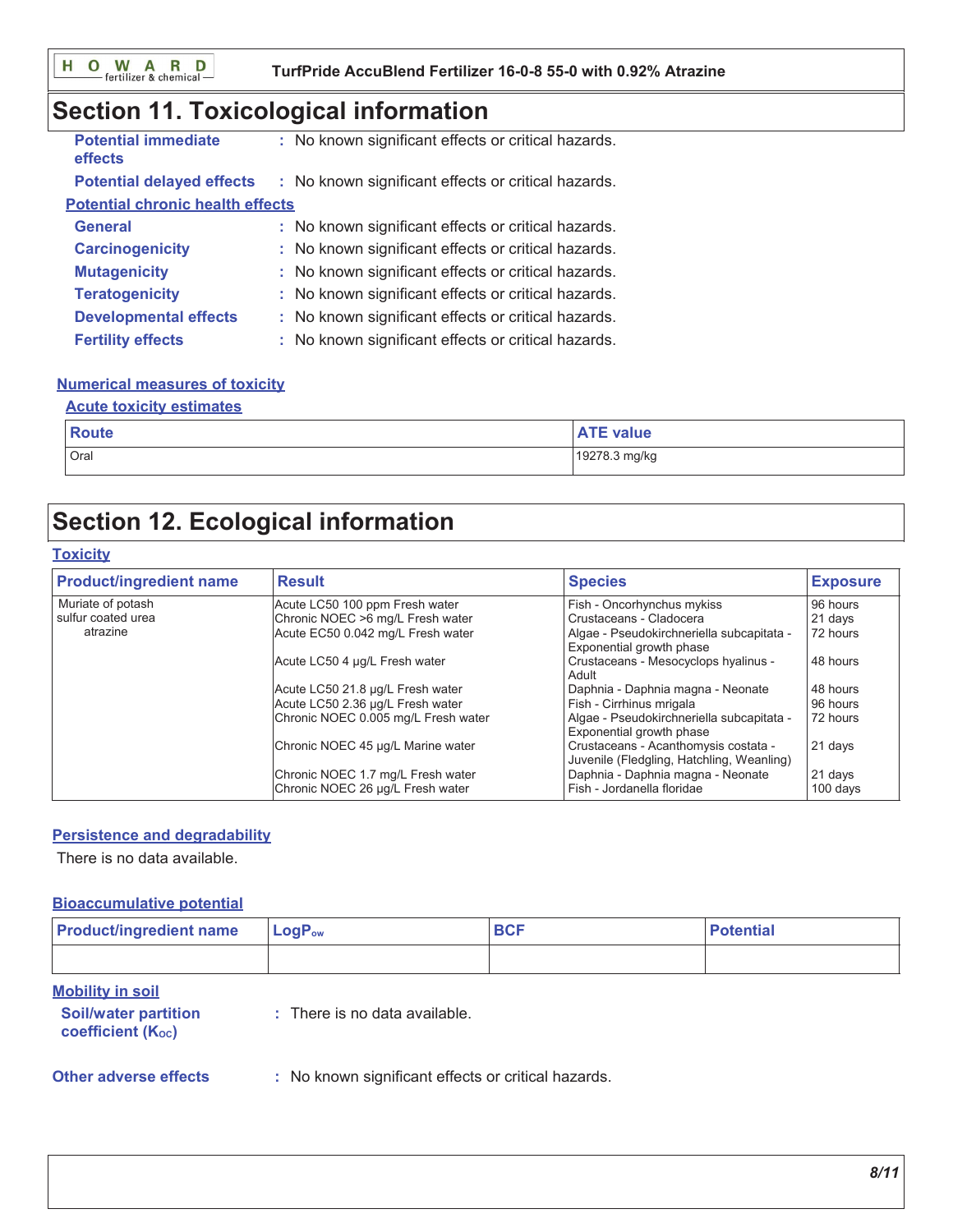# **Section 13. Disposal considerations**

**Disposal methods** 

: The generation of waste should be avoided or minimized wherever possible. Disposal of this product, solutions and any by-products should comply with the requirements of environmental protection and waste disposal legislation and any regional local authority requirements. Dispose of surplus and non-recyclable products via a licensed waste disposal contractor. Waste should not be disposed of untreated to the sewer unless fully compliant with the requirements of all authorities with jurisdiction. Waste packaging should be recycled. Incineration or landfill should only be considered when recycling is not feasible. This material and its container must be disposed of in a safe way. Care should be taken when handling empty containers that have not been cleaned or rinsed out. Empty containers or liners may retain some product residues. Avoid dispersal of spilled material and runoff and contact with soil, waterways, drains and sewers.

# **Section 14. Transport information**

|                                      | <b>DOT Classification</b> | <b>IMDG</b>       | <b>IATA</b>       |
|--------------------------------------|---------------------------|-------------------|-------------------|
| <b>UN number</b>                     |                           |                   |                   |
| <b>UN proper</b><br>shipping name    | NON-DOT REGULATED         | NON-DOT REGULATED | NON-DOT REGULATED |
| <b>Transport</b><br>hazard class(es) |                           |                   |                   |
| <b>Packing group</b>                 |                           |                   |                   |
| <b>Environmental</b><br>hazards      | <b>No</b>                 | <b>No</b>         | No                |
| <b>Additional</b><br>information     |                           |                   |                   |

**AERG:** 

Special precautions for user : Transport within user's premises: always transport in closed containers that are upright and secure. Ensure that persons transporting the product know what to do in the event of an accident or spillage.

**Transport in bulk according : Not available.** to Annex II of MARPOL 73/78 and the IBC Code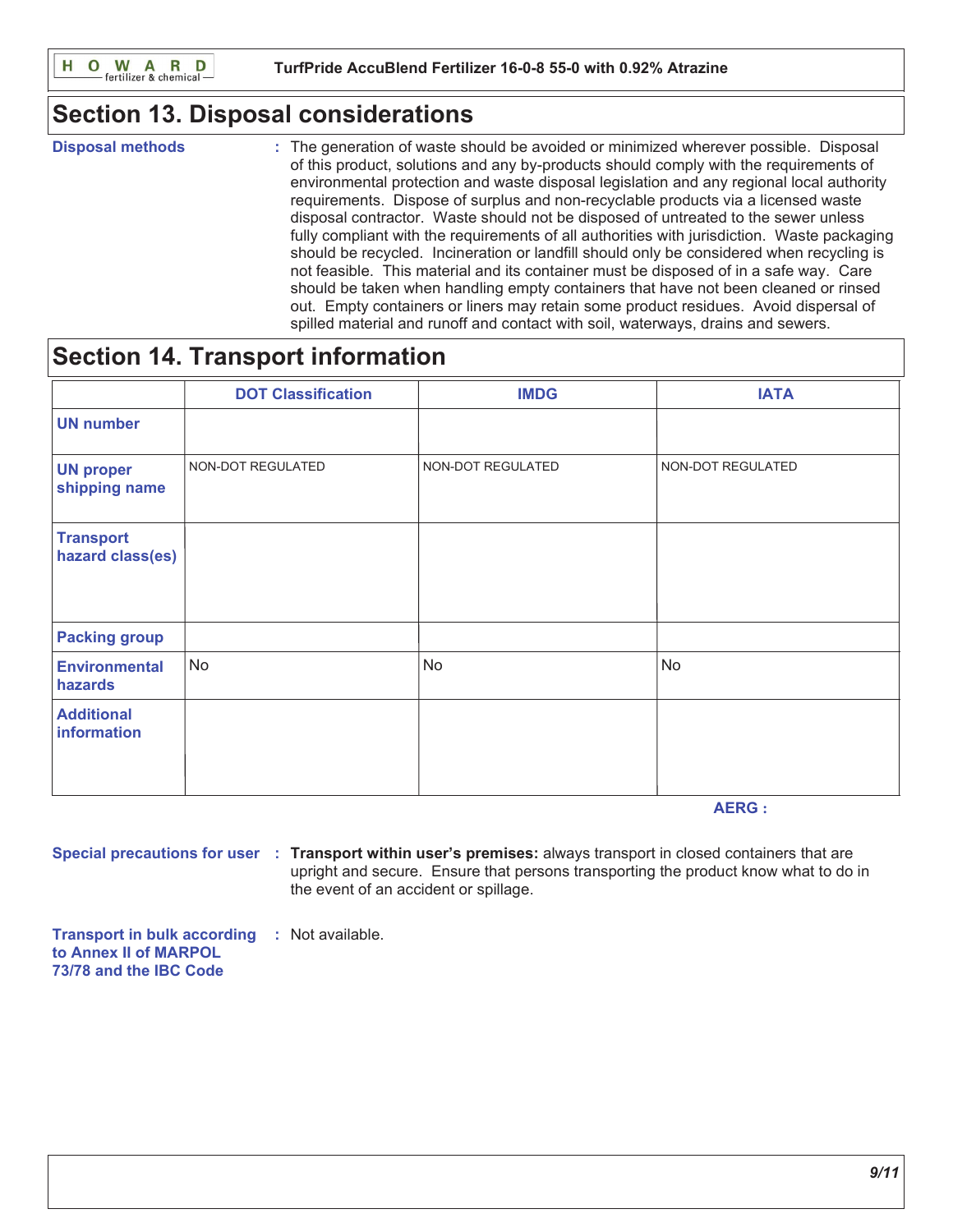O W A R D<br>
Fertilizer & chemical н

# **Section 15. Regulatory information**

| <b>U.S. Federal regulations</b>                                                   | TSCA 8(a) CDR Exempt/Partial exemption: Not determined<br>United States inventory (TSCA 8b): Not determined.<br>Clean Water Act (CWA) 307: Not determined<br>Clean Water Act (CWA) 311: Not determined |
|-----------------------------------------------------------------------------------|--------------------------------------------------------------------------------------------------------------------------------------------------------------------------------------------------------|
| <b>Clean Air Act Section 112</b><br>(b) Hazardous Air<br><b>Pollutants (HAPS)</b> | : Not listed                                                                                                                                                                                           |
| <b>Clean Air Act Section 602</b><br><b>Class I Substances</b>                     | : Not listed                                                                                                                                                                                           |
| <b>Clean Air Act Section 602</b><br><b>Class II Substances</b>                    | : Not listed                                                                                                                                                                                           |
| <b>DEA List I Chemicals</b><br>(Precursor Chemicals)                              | : Not listed                                                                                                                                                                                           |
| <b>DEA List II Chemicals</b><br><b>(Essential Chemicals)</b>                      | : Not listed                                                                                                                                                                                           |
| <b>SARA 302/304</b>                                                               |                                                                                                                                                                                                        |
| <b>Composition/information on ingredients</b>                                     |                                                                                                                                                                                                        |
| No products were found.                                                           |                                                                                                                                                                                                        |
| <b>SARA 304 RQ</b>                                                                | : Not applicable.                                                                                                                                                                                      |
| <b>SARA 311/312</b>                                                               |                                                                                                                                                                                                        |
| <b>Classification</b>                                                             | Chronic health hazard                                                                                                                                                                                  |
| <b>Composition/information on ingredients</b>                                     |                                                                                                                                                                                                        |

| <b>Name</b>                                                 | $\frac{9}{6}$                         | <b>Fire</b>           | <b>Sudden</b><br>hazard release of<br><b>pressure</b> | <b>Reactive</b>        | Immediate<br>(acute)<br>health<br>hazard   | <b>Delayed</b><br>(chronic)<br>health<br>hazard |
|-------------------------------------------------------------|---------------------------------------|-----------------------|-------------------------------------------------------|------------------------|--------------------------------------------|-------------------------------------------------|
| Sulfur<br>Muriate of potash<br>ammonium sulfate<br>atrazine | $1 - 5$<br>$10 - 30$<br>10-30<br>0.92 | No<br>No<br>No<br>No. | No.<br>No<br>No.<br>No                                | No.<br>No<br>No.<br>No | <b>No</b><br><b>No</b><br>No.<br><b>No</b> | No.<br><b>No</b><br><b>No</b><br>Yes.           |

#### **SARA 313**

|                                           | l Product name | <b>CAS number</b> | $\frac{1}{2}$ |
|-------------------------------------------|----------------|-------------------|---------------|
| <b>Form R - Reporting</b><br>requirements |                |                   |               |
| <b>Supplier notification</b>              |                |                   |               |

SARA 313 notifications must not be detached from the SDS and any copying and redistribution of the SDS shall include copying and redistribution of the notice attached to copies of the SDS subsequently redistributed.

#### **State regulations**

| <b>Massachusetts</b> |  | : The following components are listed: Sulfur |
|----------------------|--|-----------------------------------------------|
|----------------------|--|-----------------------------------------------|

- : None of the components are listed. **New York**
- **New Jersey**
- : The following components are listed: Sulfur
- Pennsylvania
- : The following components are listed: Sulfur
- **California Prop. 65**

No products were found.